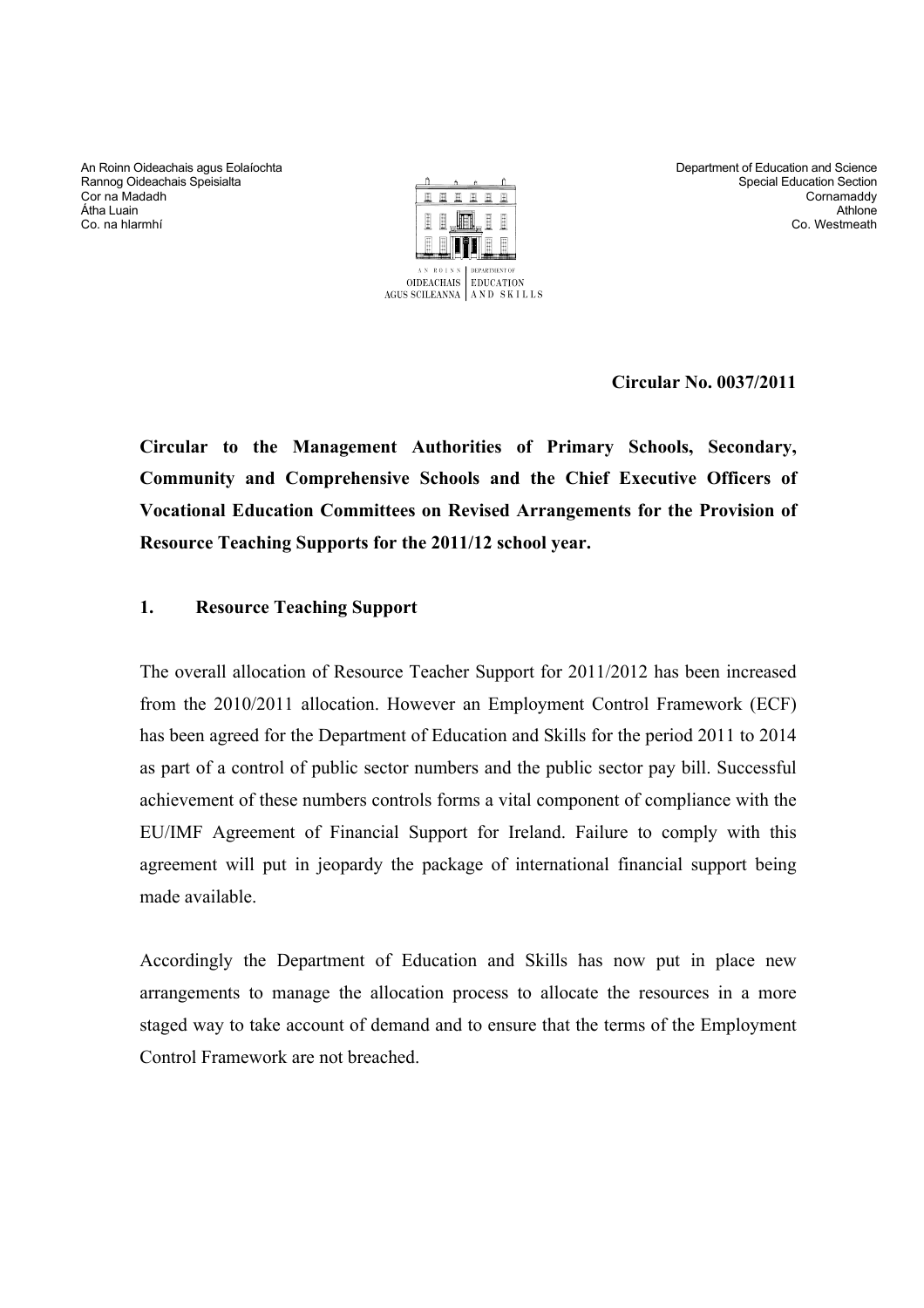The purpose of this Circular is to inform schools of the arrangements which are being put in place for the 2011/12 school year for the allocation of Resource Teaching hours for children with assessed special educational needs.

The main elements of the arrangements being outlined in this Circular are:

(i) For the coming 2011/12 school year, an allocation of 90% of valid identified resource teaching allocations will be made to schools, in the first instance, to provide schools with the majority of their allocation, while also preserving enough capacity to deal with late applications and ensure that the DES can remain within Employment Control Framework obligations.

(ii) Schools are asked to forward as soon as possible any outstanding applications, or additional outstanding materials to support incomplete applications, to the NCSE for consideration, but in any event by no later than 16th September 2011.

(iii) Following consideration of all of the applications received, if the level of demand permits, the initial 90% allocation may be revisited and increased.

# **2. Supporting Circular**

This circular should be read in conjunction with Circular 30/2011: *Arrangements for the 2011/12 School Year in Relation to Learning Support/Resource Teacher (LS/RT) Posts – Full and Part Time Posts.* That Circular provided details to schools of the interim arrangements to apply in relation to the allocation of Resource Teaching posts for the 2011/12 school year.

Primary schools should determine the surplus capacity in full-time posts based on the NCSE approved allocations that are now being notified to schools. The NCSE approved allocation will be in hours and may include parts of an hour. The local sharing arrangements between primary schools should be done in such a manner as to ensure that surplus capacity in full-time posts is fully utilised to the greatest extent possible.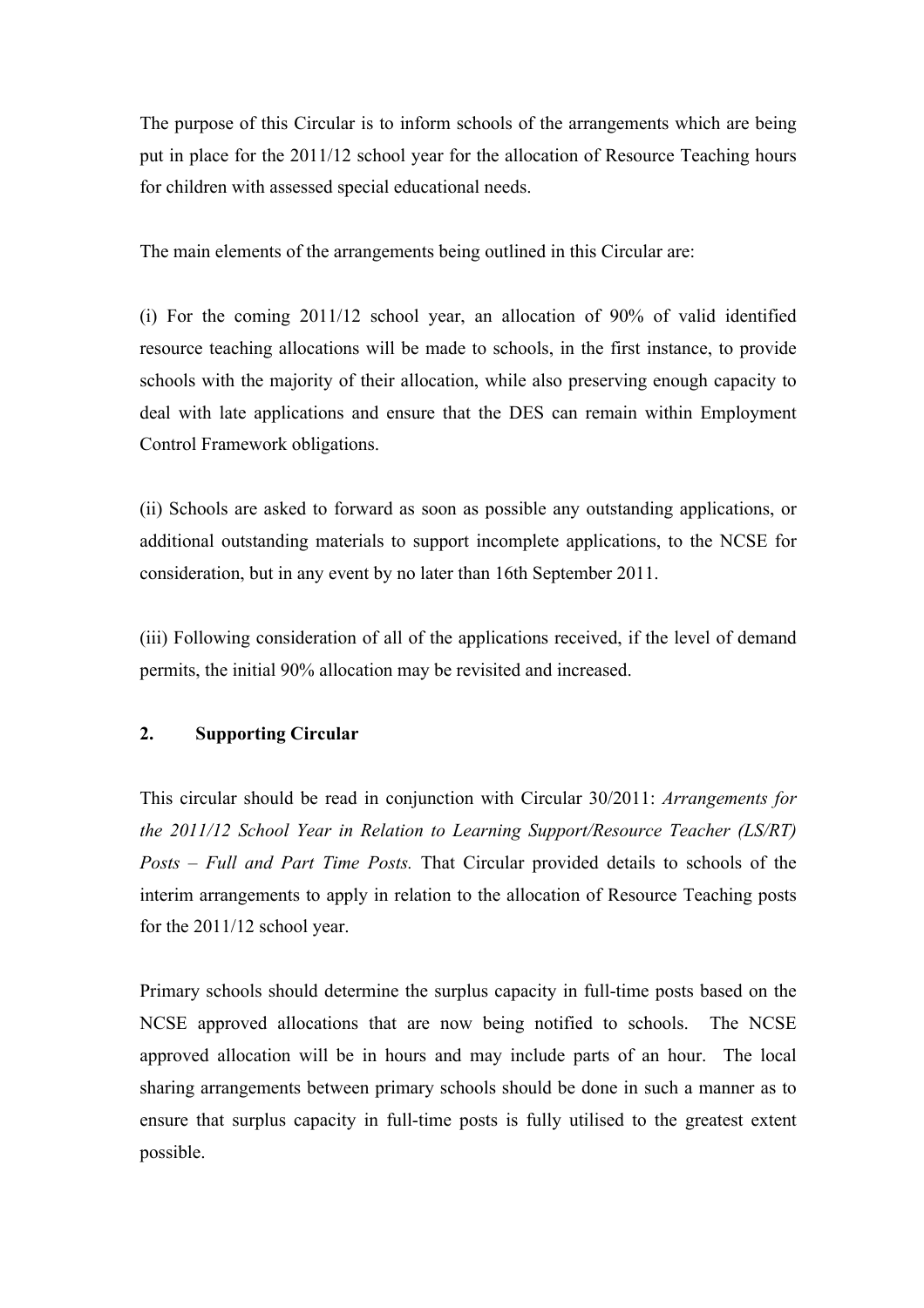Circular 37/2011 also provides a revision to Circular 08/02: *Applications for full-time or part-time resource teacher support to address the special education needs of children with disabilities* and Circular SP ED 02/05: *Organisation of Teaching Resources for Pupils who need Additional Support in Mainstream Primary Schools.*

#### **3. Background**

Resource Teaching hours are allocated to schools by the NCSE, in accordance with DES criteria, for students requiring additional educational support based on assessed levels of special educational need and based on disability categorisation. The additional hours sanctioned for resource teaching leads to the creation of full or part time posts.

Arising from the fact that the rate of applications for Resource Teaching hours/posts being received to date this year had the potential to cause a breach of teacher numbers under the Employment Control Framework (ECF), the allocation process was paused from the end of March of this year.

The introduction of the pause was designed to allow the DES and the NCSE to quantify the level of demand and to devise a revised allocation process to ensure that the ECF was not breached.

NCSE Circular 04/11 advised schools that this pause had been put in place and requested schools to submit all applications for resource teachers by 13th May, 2011.

#### **4. Allocation for 2011/12**

Based on the number of applications received in advance of the deadline date and in recognition of the fact that some schools may not have been in a position to finalise their applications by that date, an allocation of 90% of the identified resource teaching allocations can now be made to schools, in the first instance, to provide schools with the majority of their allocation. This will allow the NCSE to consider further applications and to account for any redeployment inefficiencies that may arise, while also preserving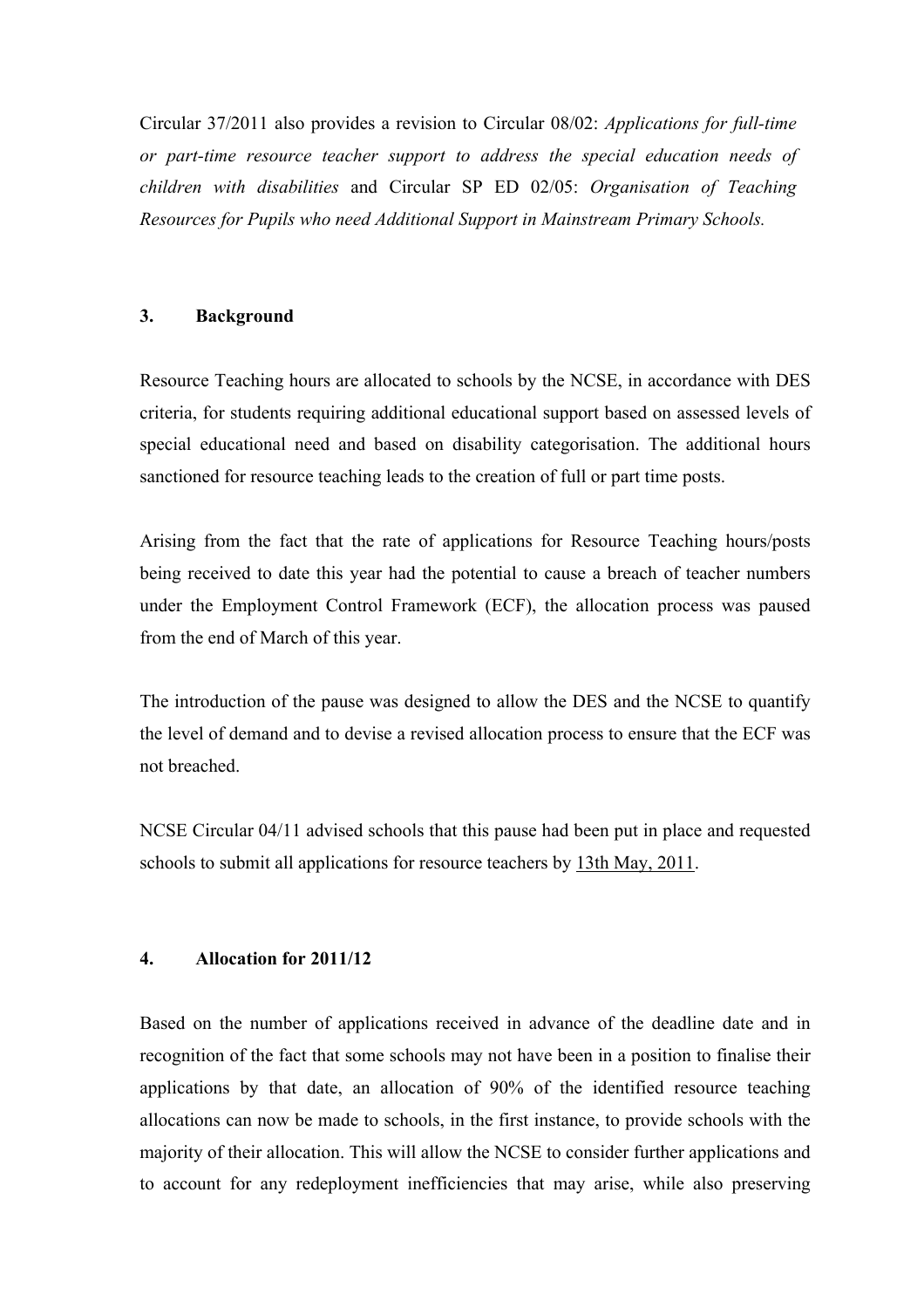enough capacity to ensure that allocations can remain within Employment Control Framework obligations. **This allocation rate applies to all NCSE determined resource teacher allocations and not just to new allocations.** 

This allocation measure will ensure that all schools who will be in receipt of Resource Teaching support will be treated the same.

Circular SP.ED 08/02 provides that the post of Resource Teacher is an additional post allocated to assist a school or cluster of schools in providing an education which meets the needs of children assessed on the basis of individual need as having special educational needs arising from disability. Meeting the needs of such children is a whole school effort and not the responsibility of resource teachers alone because these children are fully integrated into a mainstream school and will spend most of his/.her time with a mainstream teacher.

Circular 34/03 further provides that, although resource teaching allocations have been sanctioned on the basis of individual applications, the overriding principle is that the resources be deployed in the manner that best meets the needs of pupils with special needs in the school. This can be achieved by supporting pupils in the mainstream classroom or teaching in small groups. The purpose of the allocation is not necessarily to provide 1:1 individual teaching support.

The DES has met with Primary and Post Primary school Management bodies to inform them of the position.

The NCSE is being authorised to allocate Resource Teaching support to schools on the basis set out in this Circular.

#### **5. Outstanding Applications**

The deadline for receipt of applications for Resource Teaching support for the coming school year was 13th May, 2011.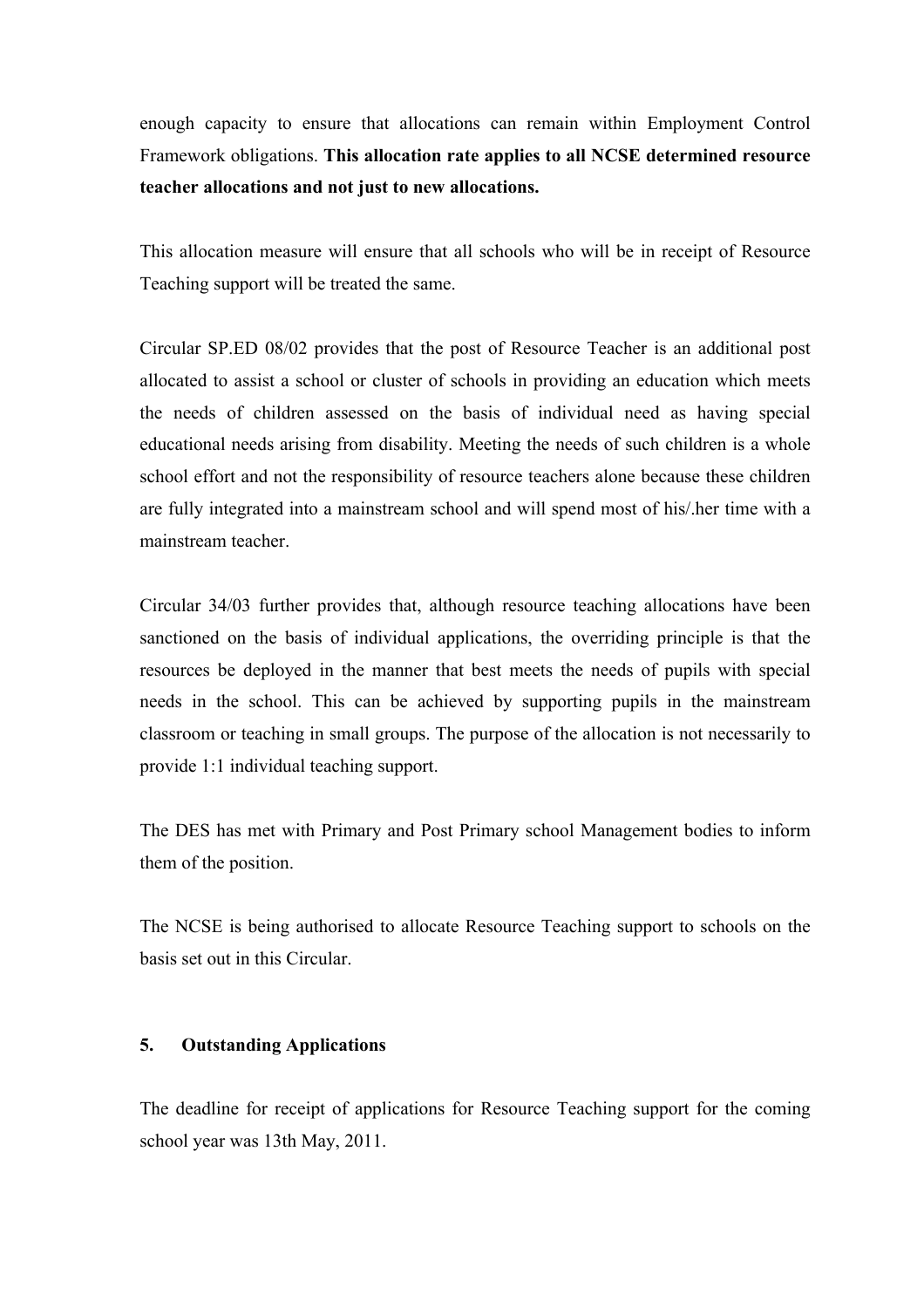Notwithstanding this, and in recognition that some schools may be awaiting applications or awaiting medical reports schools, are now asked to forward any outstanding applications, or additional outstanding materials to support incomplete applications, to the NCSE for final consideration for Resource Teaching support for the coming school year as early as possible but in any event by no later than  $16<sup>th</sup>$  September 2011.

Following the receipt of outstanding allocations, if the level of demand turns out to be less than expected, the initial 90% allocation may be revisited and increased.

If you have any queries with regards to this circular please contact Special Education Unit on - 090-648 4166 / 4187

This circular can be accessed on the Department's website www.education.ie

**Jim Mulkerrins Principal Officer Special Education Unit**

**31st May 2011**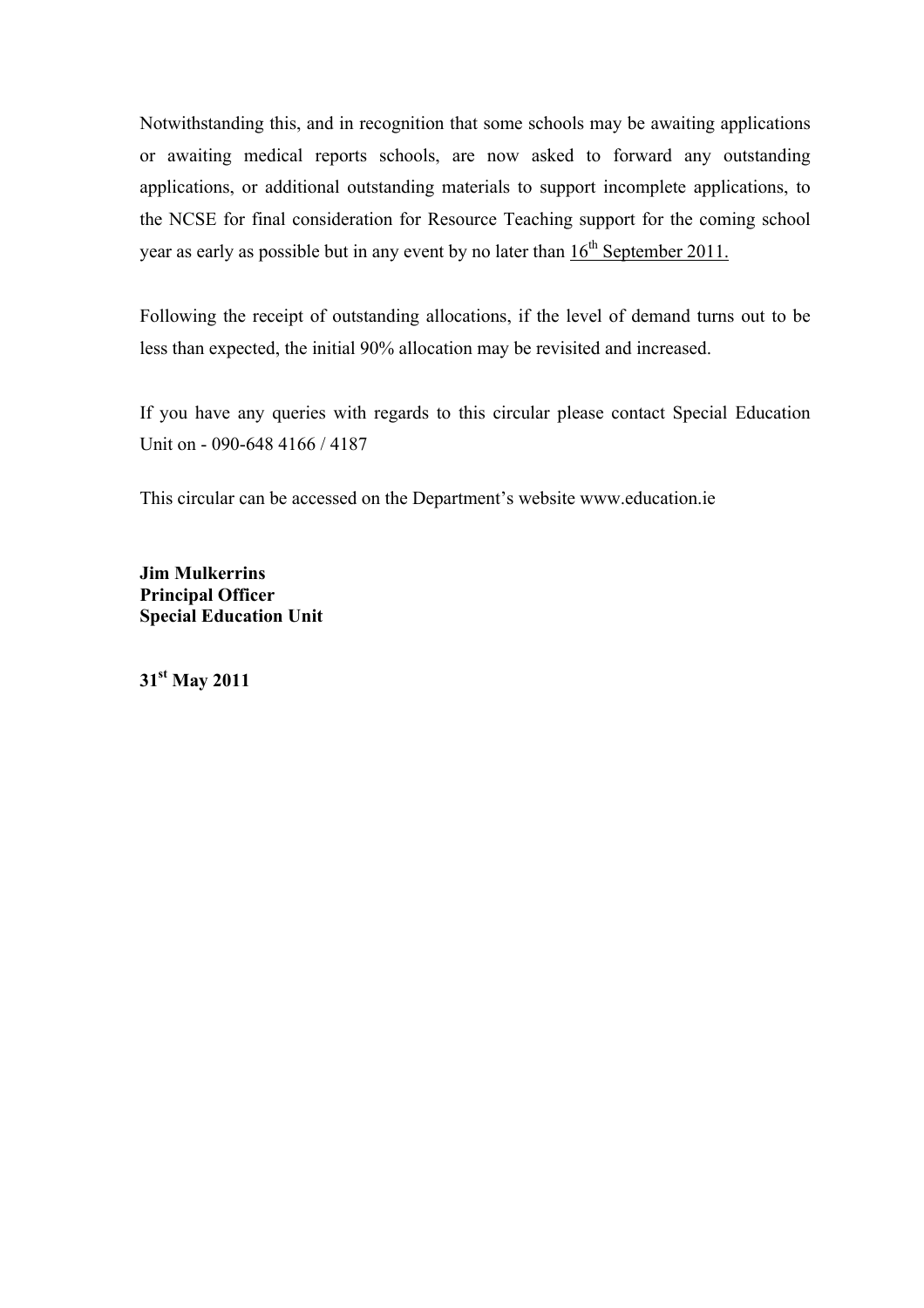

**Ciorclán Uimh. 0037/2011** 

**Ciorclán chuig Údaráis Bhainistíochta i mBunscoileanna, i Meánscoileanna, i bPobalscoileanna agus i Scoileanna Cuimsitheacha agus chuig Príomh-Oifigigh Feidhmiúcháin na gCoistí Gairmoideachais maidir le Socruithe Athbhreithnithe i ndáil le Soláthar Tacaíochtaí Teagaisc Acmhainne don scoilbhliain 2011/12.** 

## **1. Tacaíocht Teagaisc Acmhainne**

Méadaíodh an leithdháileadh foriomlán de Thacaíocht Teagaisc Acmhainne do 2011/2012 ón leithdháileadh do 2010/2011. Mar sin féin, comhaontaíodh Creat Rialaithe Fostaíochta (ECF) don Roinn Oideachais agus Scileanna don tréimhse 2011 go dtí 2014 mar chuid de smacht a choimeád ar an líon foirne san earnáil phoiblí agus ar bhille pá na hearnála poiblí. Tá baint amach rathúil na rialuithe sin ar an líon foirne mar chuid ríthábhachtach de Comhaontú an AE/IMF ar Thacaíocht Airgeadais d'Éirinn a chomhlíonadh. Má theipeann orainn an comhaontú sin a chomhlíonadh, cuirfear an pacáiste tacaíochta airgeadais idirnáisiúnta atá á chur ar fáil i mbaol.

Dá bharr sin, tá socruithe nua curtha ar bun ag an Roinn Oideachais agus Scileanna anois chun na hacmhainní a leithdháileadh ar shlí níos céimnithe, le haird a thabhairt ar éileamh agus lena chinntiú nach sárófar téarmaí an Chreata Rialaithe Fostaíochta.

Is é cuspóir an Chiorcláin seo ná na socruithe atá á gcur ar bun don scoilbhliain 2011/12 maidir le leithdháileadh uaireanta Teagaisc Acmhainne do leanaí a bhfuil riachtanais speisialta oideachais measúnaithe acu a chur in iúl do scoileanna.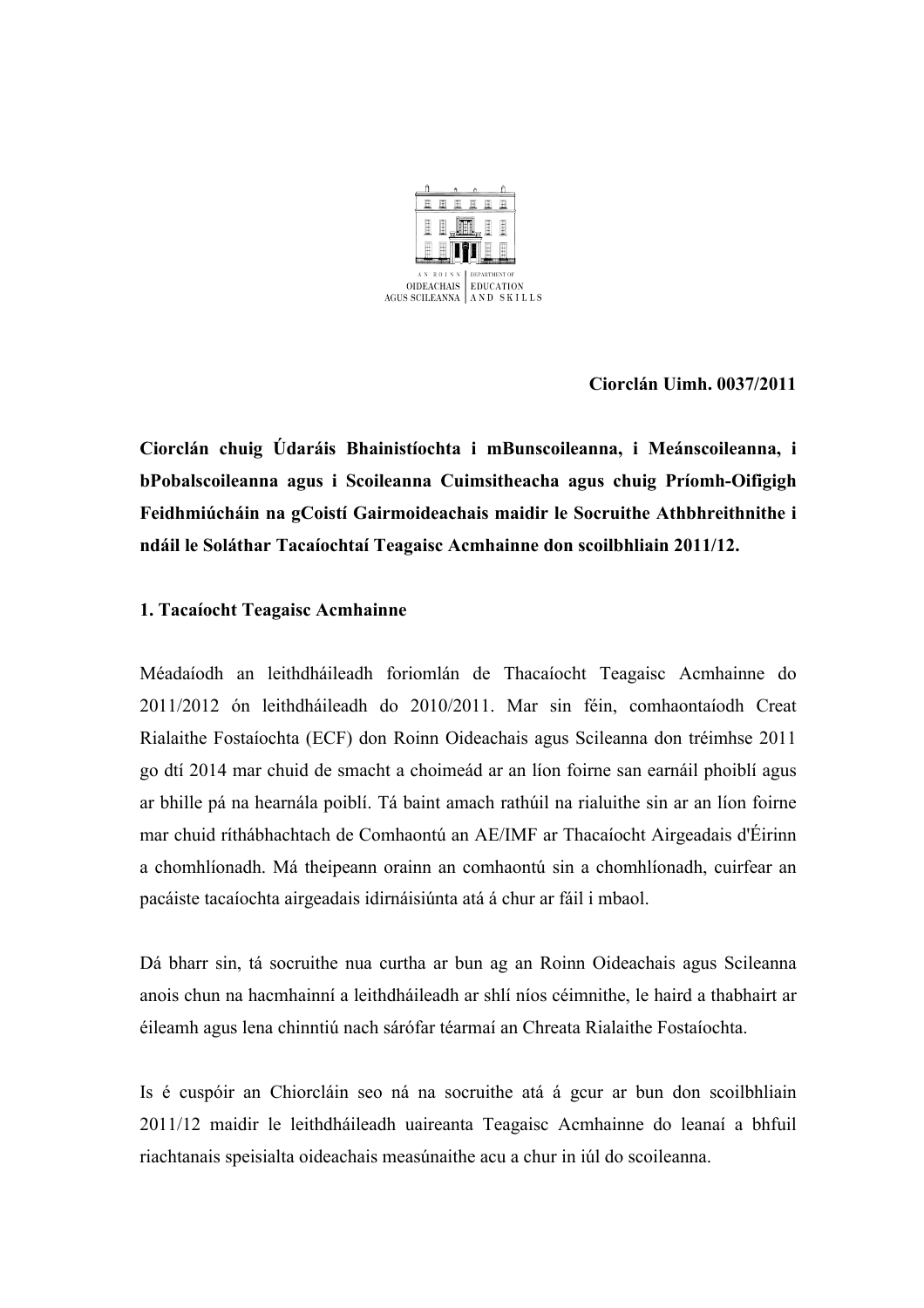Seo a leanas príomhghnéithe na socruithe atá á leagan amach sa Chiorclán seo:

(i) Maidir leis an scoilbhliain 2011/12 atá le teacht, déanfar leithdháileadh de 90% de leithdháiltí teagaisc acmhainne aitheanta bailí ar scoileanna, ar dtús, le formhór a gcuid leithdháiltí a chur ar fáil do scoileanna, fad a gcoimeádfar a dhóthain acmhainneachta le déileáil le hiarratais dheireanacha agus lena chinntiú go bhféadfaidh an Roinn Oideachais agus Scileanna cloí le hoibleagáidí an Chreata Rialaithe Fostaíochta.

(ii) Iarrtar ar scoileanna aon iarratas amuigh, nó aon ábhair bhreise amuigh a thacaíonn le hiarratais neamhiomlána, a chur ar aghaidh chuig an NCSE lena mbreithniú, chomh luath agus is féidir agus tráth nach déanaí ná 16 Meán Fómhair 2011.

(iii) Tar éis na hiarratais go léir a gheofar a bhreithniú, d'fhéadfaí an príomhleithdháileadh de 90% a athbhreithniú agus a mhéadú, má thugann an leibhéal éilimh deis é sin a dhéanamh.

#### **2. Ciorclán Tacaíochta**

Ba chóir an ciorclán seo a léamh i gcomhar le Ciorclán 30/2011: *Socruithe don Scoilbhliain 2011/12 maidir le Poist mar Mhúinteoirí Tacaíochta Foghlama/Acmhainne (MTF/A) – Poist Lánaimseartha agus Páirt-Aimseartha.* Thug an Ciorclán sin mionsonraí do scoileanna faoi na socruithe eatramhacha a bhí le cur i bhfeidhm maidir le poist Teagaisc Acmhainne a leithdháileadh don scoilbhliain 2011/12, ar feitheamh tuilleadh breithnithe ar an líon iarratas ar thacaíocht Teagaisc Acmhainne a bhí á fháil agus a thug mionsonraí faoi na socruithe a bhí le cur i bhfeidhm maidir le poist agus folúntais a líonadh.

Ba chóir do bhunscoileanna an acmhainneacht bhreise i bpoist lánaimseartha a chinneadh bunaithe ar na leithdháiltí arna gceadú ag an NCSE atá á gcur in iúl do scoileanna anois. Beidh an leithdháileadh arna cheadú ag an NCSE in uaireanta an chloig agus d'fhéadfadh cuid d'uair an chloig a bheith ann. Ba chóir na socruithe roinnte áitiúla idir bunscoileanna a leagan amach ar shlí a chinnteoidh go mbainfear an leas is mó is féidir as acmhainneacht bhreise i bpoist lánaimseartha.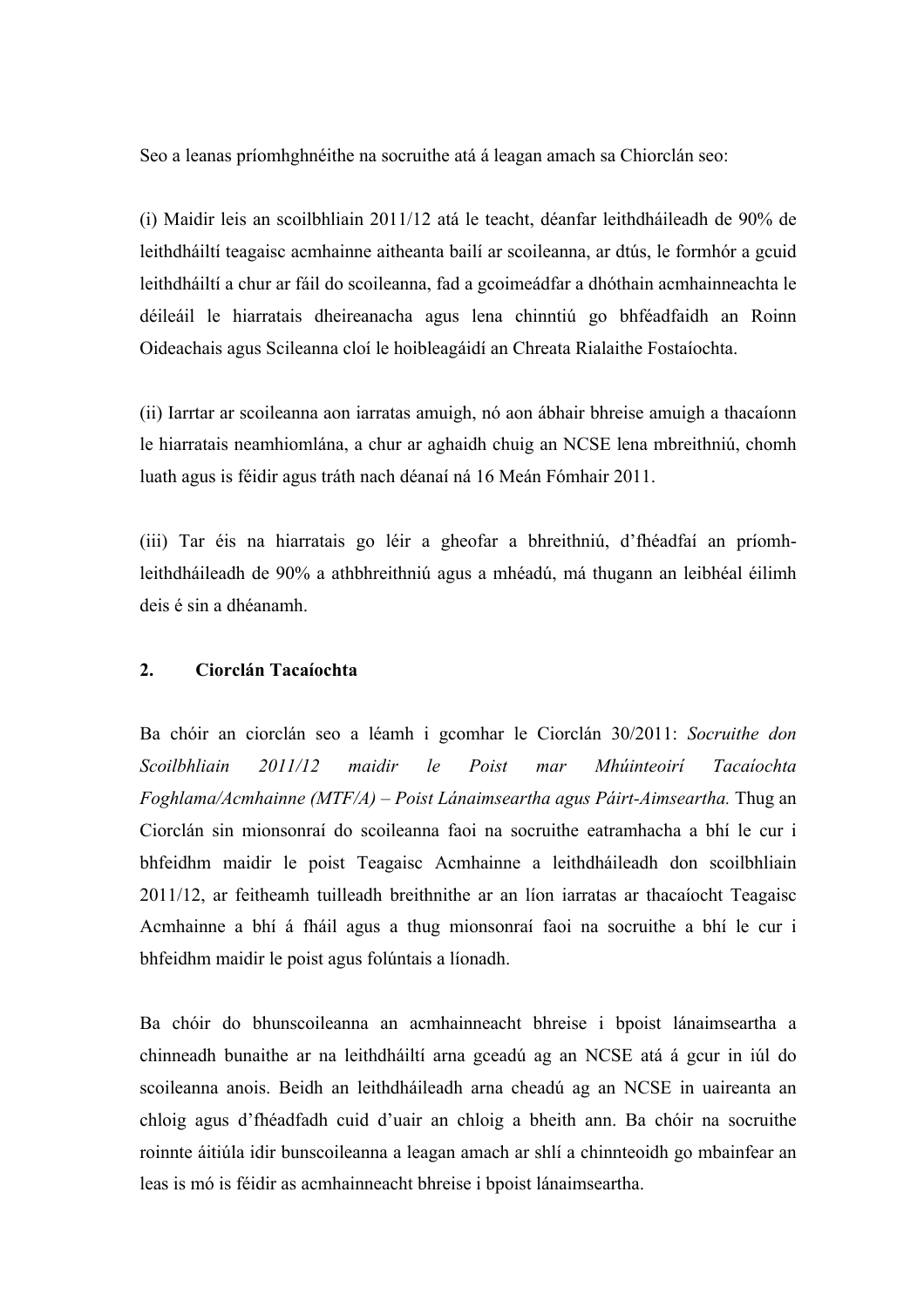Déanann an Ciorclán seo leasú ar Chiorclán 08/02 freisin: *Iarratais ar oidethacaíocht i mbun acmhainní ar bhonn lánaimseartha nó páirt-aimseartha chun déileáil le riachtanais speisialta oideachais leanaí faoi mhíchumais* agus an Ciorclán SP ED 02/05: *Acmhainní Teagaisc a Eagrú do Dhaltaí i mBunscoileanna Príomhshrutha a mbeidh Tacaíocht sa Bhreis uathu.* 

#### **3. Cúlra**

Déanann an NCSE uaireanta Teagaisc Acmhainne a leithdháileadh ar scoileanna de réir chritéir na Roinne Oideachais agus Scileanna, ar mhaithe le mic léinn a dteastaíonn tacaíocht oideachais bhreise uathu, bunaithe ar leibhéil riachtanais speisialta oideachais mheasúnaithe agus bunaithe ar an gcatagóir míchumais. Leanann poist lánaimseartha nó páirt-aimseartha as na huaireanta breise a cheadaítear do theagasc acmhainne.

Cuireadh stad sealadach leis an bpróiseas leithdháilte ó dheireadh mhí Márta i mbliana, mar gheall go bhféadfadh sárú ar líon na múinteoirí faoin gCreat Rialaithe Fostaíochta (ECF) tarlú de bharr an ráta iarratais ar uaireanta/ar phoist Teagaisc Acmhainne a fuarthas go dtí sin i mbliana.

Tugadh an stad sealadach isteach le deis a thabhairt don Roinn Oideachais agus Scileanna agus don NCSE an leibhéal éilimh a chainníochtú, agus le próiseas leithdháilte leasaithe a cheapadh, lena chinntiú nach sárófaí an ECF.

Chuir Ciorclán 04/11 an NCSE in iúl do scoileanna go raibh an stad sealadach sin curtha ar bun agus d'iarr sé ar scoileanna gach iarratas ar mhúinteoirí acmhainne a chur isteach faoin 13 Bealtaine 2011.

## **4. Leithdháileadh do 2011/12**

Bunaithe ar an líon iarratas a fuarthas roimh an spriocdháta agus mar aitheantas go mb'fhéidir nach raibh cuid de na scoileanna in ann a gcuid iarratas a chur i gcrích faoin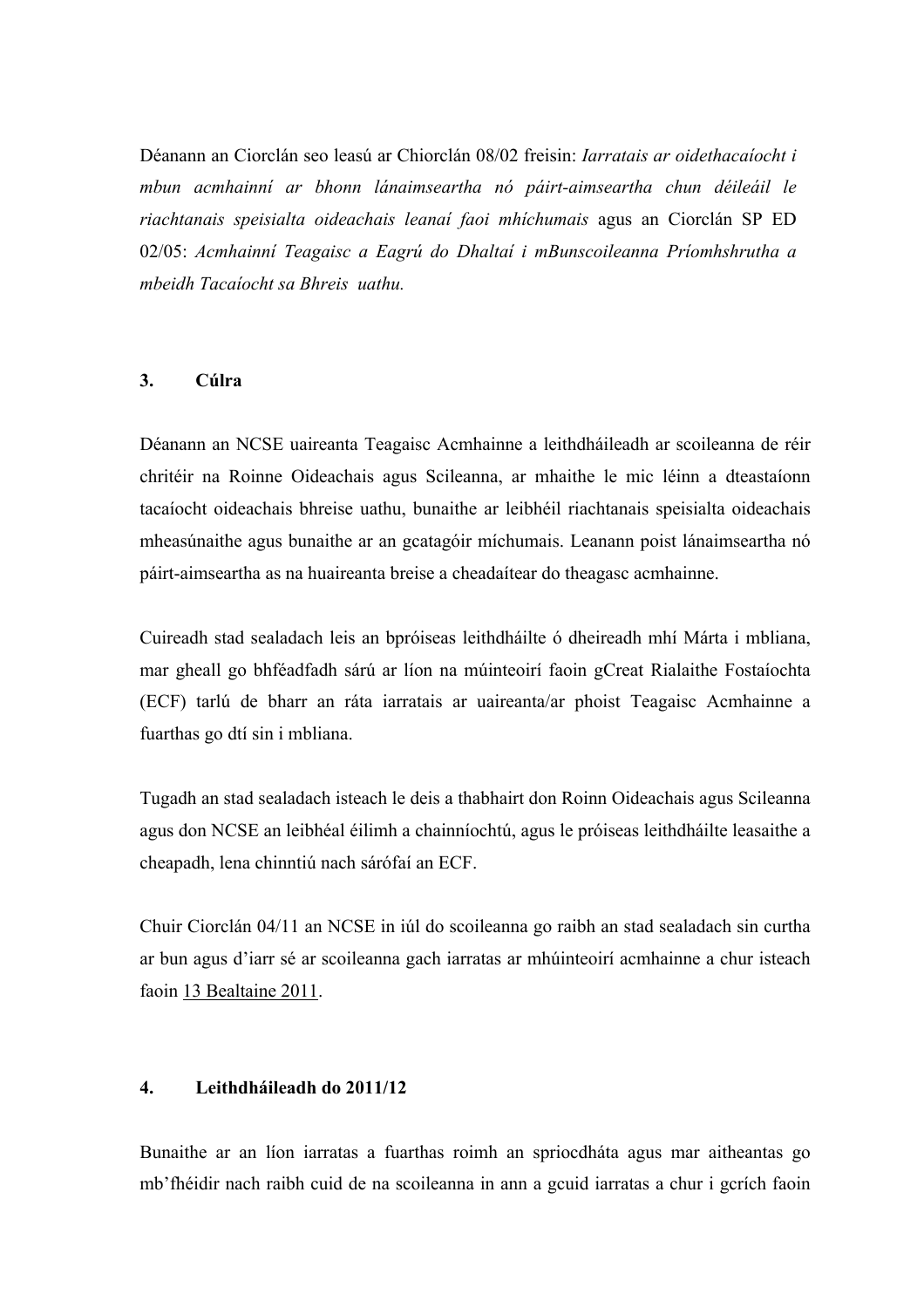dáta sin, is féidir leithdháileadh de 90% de na leithdháiltí teagaisc acmhainne aitheanta bunaidh a dhéanamh ar scoileanna anois, ar dtús, le formhór a leithdháiltí a chur ar fáil do scoileanna. Tabharfaidh sin deis don NCSE iarratais eile a bhreithniú agus aird a thabhairt ar aon neamhéifeachtachtaí a d'fhéadfadh teacht chun cinn, fad a choinnítear a dhóthain acmhainneachta lena chinntiú go bhféadfaidh leithdháiltí cloí le hoibleagáidí an Chreata Rialaithe Fostaíochta. **Beidh feidhm ag an ráta leithdháilte sin le gach leithdháileadh múinteora acmhainne arna chinneadh ag an NCSE agus ní le leithdháiltí nua agus iad sin amháin.**

Cinnteoidh an beart leithdháilte sin go gcaithfear le gach scoil a mbeidh tacaíocht Teagaisc Acmhainne á fáil aici ar an tslí chéanna.

Déanann Ciorclán SP.ED 08/02 soláthar go mbeidh post an Mhúinteora Acmhainne ina phost breise a leithdháiltear chun cabhrú le scoil nó le cnuasach scoileanna oideachas a chur ar fáil a fhreastalóidh ar riachtanais leanaí a ndéantar measúnú orthu ar bhonn riachtanais aonair mar leanaí a bhfuil riachtanais speisialta oideachais acu de bharr míchumais. Is iarracht uile-scoile é freastal ar riachtanais leanaí den sórt sin, agus ní freagracht na múinteoirí acmhainne amháin, de bharr go mbíonn na leanaí sin lánpháirtithe go hiomlán i scoil phríomhshrutha agus go gcaitheann siad formhór a gcuid ama le múinteoir príomhshrutha.

Déanann Ciorclán 34/03 soláthar, cé go gceadaítear leithdháiltí teagaisc acmhainne ar bhonn iarratas aonair, gurb é an bunphrionsabal leis ná go ndéanfaí na hacmhainní a scaipeadh ar an tslí is fearr a bhfreastalóidh ar riachtanais dhaltaí a bhfuil riachtanais speisialta acu sa scoil. Is féidir sin a bhaint amach trí thacú le daltaí sa seomra ranga príomhshrutha nó trí theagasc i ngrúpaí beaga. Ní gá gur tacaíocht teagaisc indibhidiúil 1:1 a chur ar fáil is cuspóir don leithdháileadh.

Bhuail an Roinn Oideachais agus Scileanna le comhlachtaí Bainistíochta i mBunscoileanna agus i Meánscoileanna chun cúrsaí a chur in iúl dóibh.

Tá údarú á thabhairt don NCSE tacaíocht Teagaisc Acmhainne a leithdháileadh ar scoileanna ar an mbonn a leagtar amach sa Chiorclán seo.